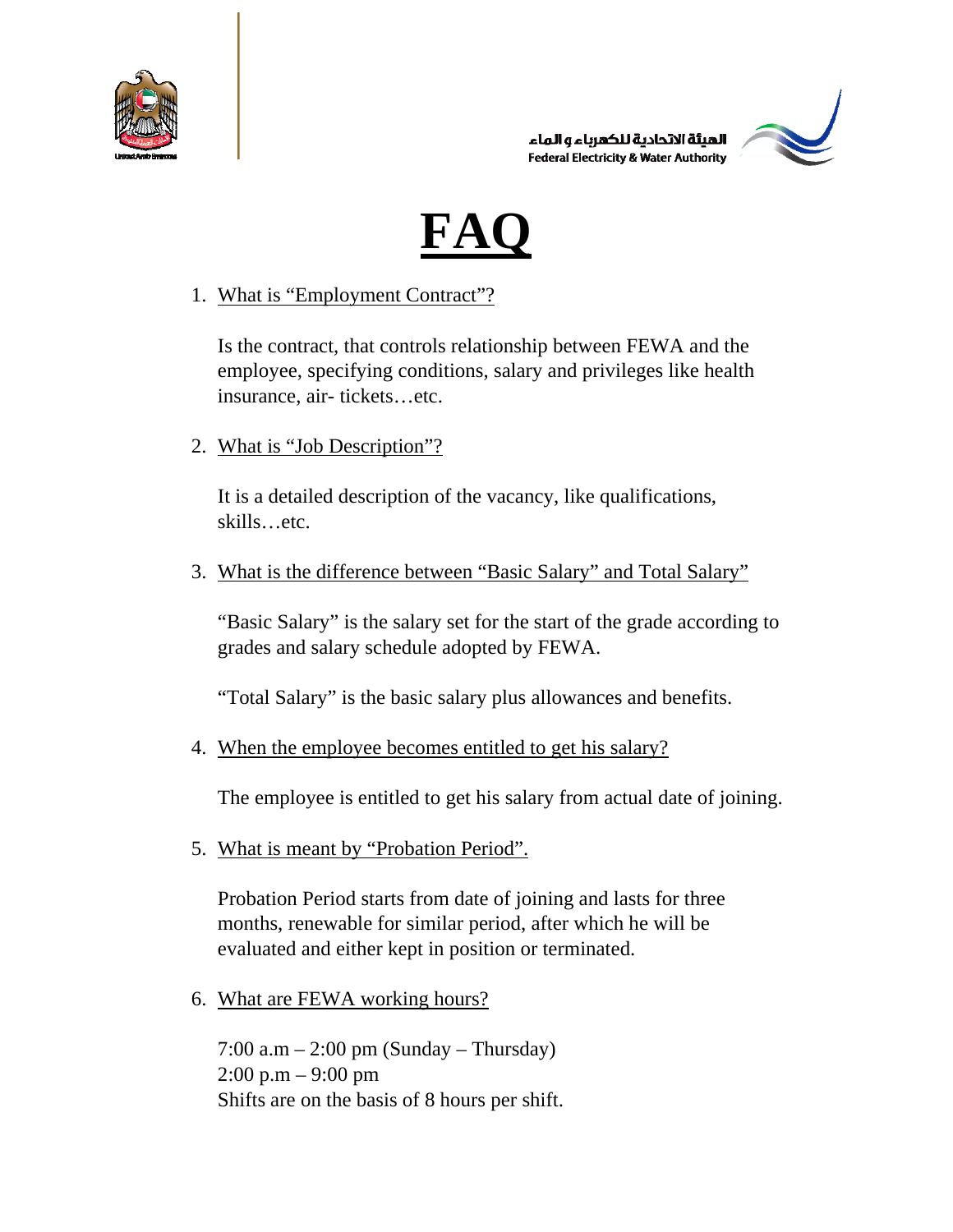

الهيئة الاتحادية للكهرباء والماء **Federal Electricity & Water Authority** 



7. What is to be done in case of emergent absence?

You have to inform your line - manager.

- 8. What are the official holidays?
	- Hihri year  $1<sup>st</sup>$  Maharam (1 day).
	- Prophet Birthday 12 Rabia AL-Awal (1 day).
	- Isra and Miraj  $-27$  Rajab (1 day).
	- Eid EL-Fitr 29 Ramadan 3 shawal.
	- Eid AL-Adha  $9 12$  Zul- hija (4 days).
	- New Year  $1<sup>st</sup>$  January (1 day).
	- UAE National Day  $-2 3$  December (2 days).
- 9. What is employee's entitled leave?

Depends on the employee's grade.

- Higher grades are entitled for 30 working days.
- Other grades are entitled for 22 working days.
- 10.Can I get annual leave during Probation Period?

No. this not allowed.

11.Can I get Cash in-lieu of my leave?

No. This is not allowed. However, Cash in-lieu of leave can be paid in case of termination of service based on the basic salary.

### 12.What is Paternity leave?

Paternity leave is granted for three days to an employee who begets a live child in UAE. This leave can be continued or intermittent and paid on full-salary basis.

### 13.What is Haj leave?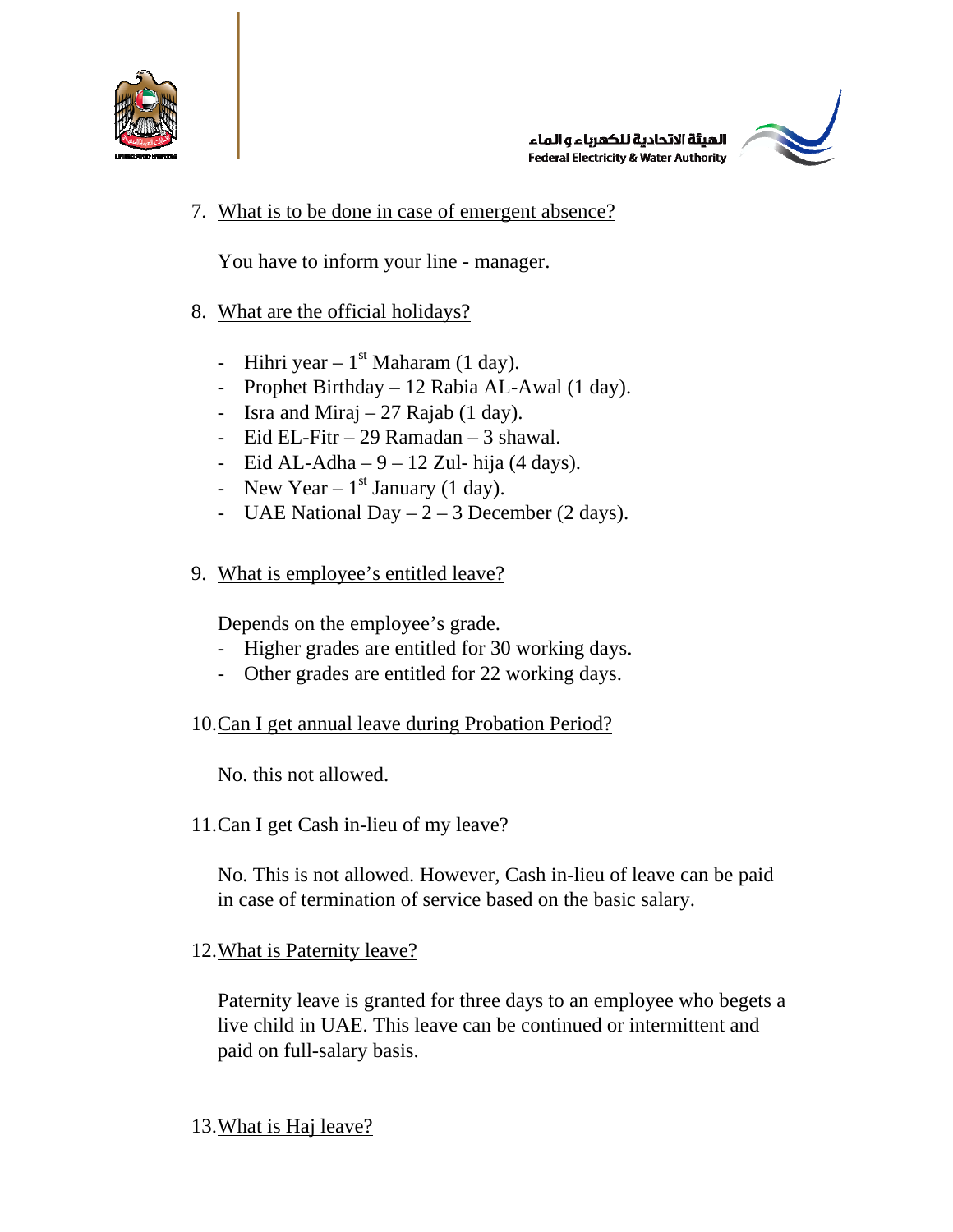

الهبثة الاتحادية للكهرباء والماء **Federal Electricity & Water Authority** 



The muslem employee is granted full-paid leave of (15) days to perform Haj, with a maximum of two leave during his service with a time span of (10) years between the two leaves. However, the employee can join Haj leave with annual leave, but cannot claim for Haj leave before successful ending of probation period. The employee must also submit evidence of performing Haj.

### 14.What are the reasons that can cause termination of service?

Reasons for termination of services are the following:

- Resignation.
- Retirement age.
- Death.
- Medically unfit.
- Unifit for the job.
- Federal Decree.
- Termination by Cabinet resolution.
- Administrative Violation or Court order.
- Withdrawal of nationality.
- Termination or non-renewal of Contract.
- Unjustified absence for (10) continuous days or (20) intermittent days within one year.
- Restructuring.
- Succession Plans (after giving two months notice)

## 15.What are the consequences of cancelling a training course by an employee?

The employee has to submit five days notice prior to the course date and provide a substitute, otherwise, failing shall result in deducting course costs from his salary. In addition, failing to submit justified reasons shall render employee banned from training for six months.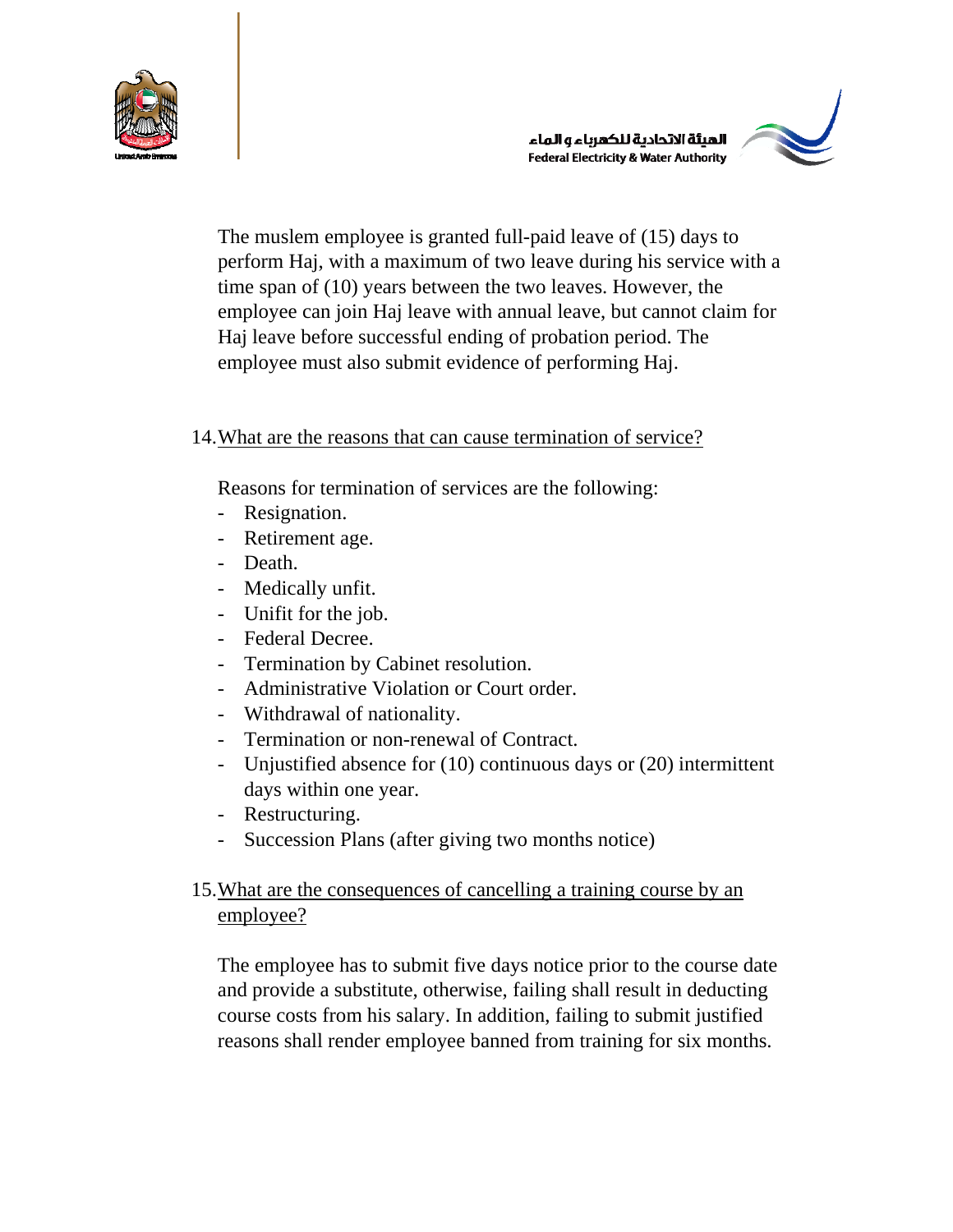



# 16.Shall the employee refund training course fees and costs in case of resignation?

Training course fees are to be paid back if the employee resigns less than six months (or project ends) from date of the last course attended by the employee. These costs may be deducted from his salary or gratuity on proportional basis. However, training course expenses less than D.H.5000 are waived and the GM may also waive such expenses, or part thereof, if he deems fit.

### 17.What are the conditions for granting technical allwance?

Local employees occupying technical post are given technical allwance as per the following rules and conditions.

- To be graduate or diploma holder in the related field.
- Practising technical job.

The employee shall not be entitled for technical allwance in the following cases:

- Transefered to another job.
- Delegation of an employee as "Acting" in any post, shall not entitle him for technical allwance unless he is confirmed in the post.